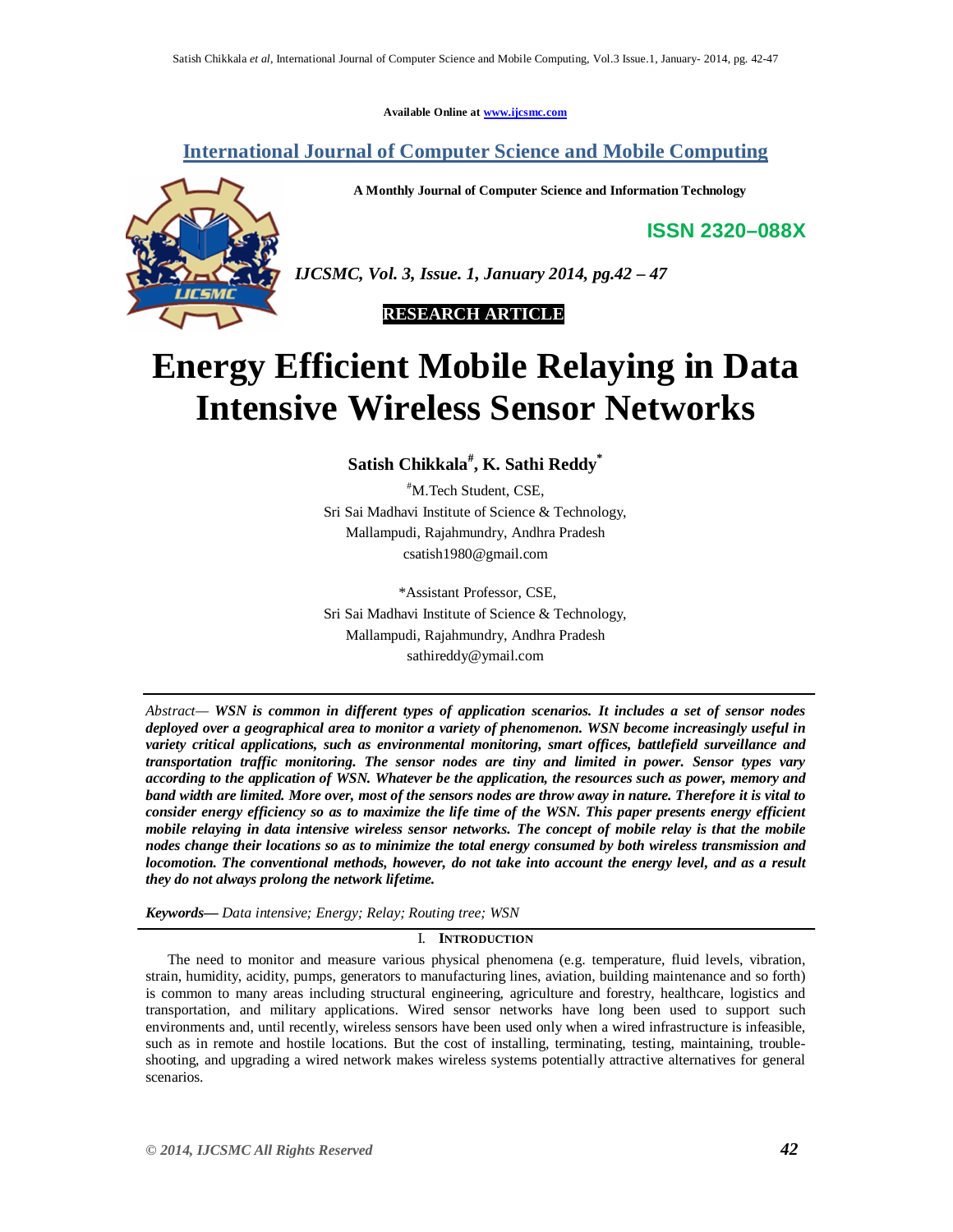A wireless sensor network (WSN)[1][2] consists of spatially distributed autonomous sensors to monitor physical or environmental conditions, such as temperature, sound , vibration , pressure , humidity, motion or pollutants and to cooperatively pass their data through the network to a main location. The more modern networks are bi-directional, also enabling control of sensor activity. The development of wireless sensor networks was motivated by military applications such as battlefield surveillance; today such networks are used in many industrial and consumer applications, such as industrial process monitoring and control, machine health monitoring, and so on. Figure 1 shows an example of a wireless sensor network.



Figure 1: An example of Wireless Sensor Network

The WSN is built of "nodes" – from a few to several hundreds or even thousands, where each node is connected to one (or sometimes several) sensors. Each such sensor network node has typically several parts: a radio transceiver with an internal antenna or connection to an external antenna, a microcontroller, an electronic circuit for interfacing with the sensors and an energy source, usually a battery or an embedded form of energy harvesting. A sensor node might vary in size from that of a shoebox down to the size of a grain of dust, although functioning "motes" of genuine microscopic dimensions have yet to be created. The cost of sensor nodes is similarly variable, ranging from a few to hundreds of dollars, depending on the complexity of the individual sensor nodes. Size and cost constraints on sensor nodes result in corresponding constraints on resources such as energy, memory, computational speed and communications bandwidth.

 Recent advancement in mobile sensor platform technology has been taken into attention that mobile elements are utilized to improve the WSN's performances such as coverage, connectivity, reliability and energy efficiency. The concept of mobile relay is that the mobile nodes change their locations so as to minimize the total energy consumed by both wireless transmission and locomotion. The conventional methods, however, do not take into account the energy level, and as a result they do not always prolong the network lifetime.

# II. **RELATED WORK**

 Several different approaches have been proposed to significantly reduce the energy cost of WSNs by using the mobility of nodes. The mobile node may serve as the base station or a "data mule" that transports data between static nodes and the base station [3] [4]. Mobile nodes may also be used as relays [5] that forward data from source nodes to the base station. Several movement strategies for mobile relays have been studied in [5] [6]. Although the effectiveness of mobility in energy conservation is demonstrated by previous studies, the following key issues have not been collectively addressed. First, the movement cost of mobile nodes is not accounted for in the total network energy consumption. Instead, mobile nodes are often assumed to have replenishable energy supplies [7] which is not always feasible due to the constraints of the physical environment. Second, complex motion planning of mobile nodes is often assumed in existing solutions which introduces significant design complexity and manufacturing costs. In [7] [8], mobile nodes need to repeatedly compute optimal motion paths and change their location, their orientation and/or speed of movement. Such capabilities are usually not supported by existing low-cost mobile sensor platforms.

#### III. **PROPOSED WORK**

 In the proposed work, we use low-cost disposable mobile relays to reduce the total energy consumption of data intensive WSNs. Different from mobile base station or data mules, mobile relays do not transport data; instead, they move to different locations and then remain stationary to forward data along the paths from the sources to the base station. Thus, the communication delays can be significantly reduced compared with using mobile sinks or data mules.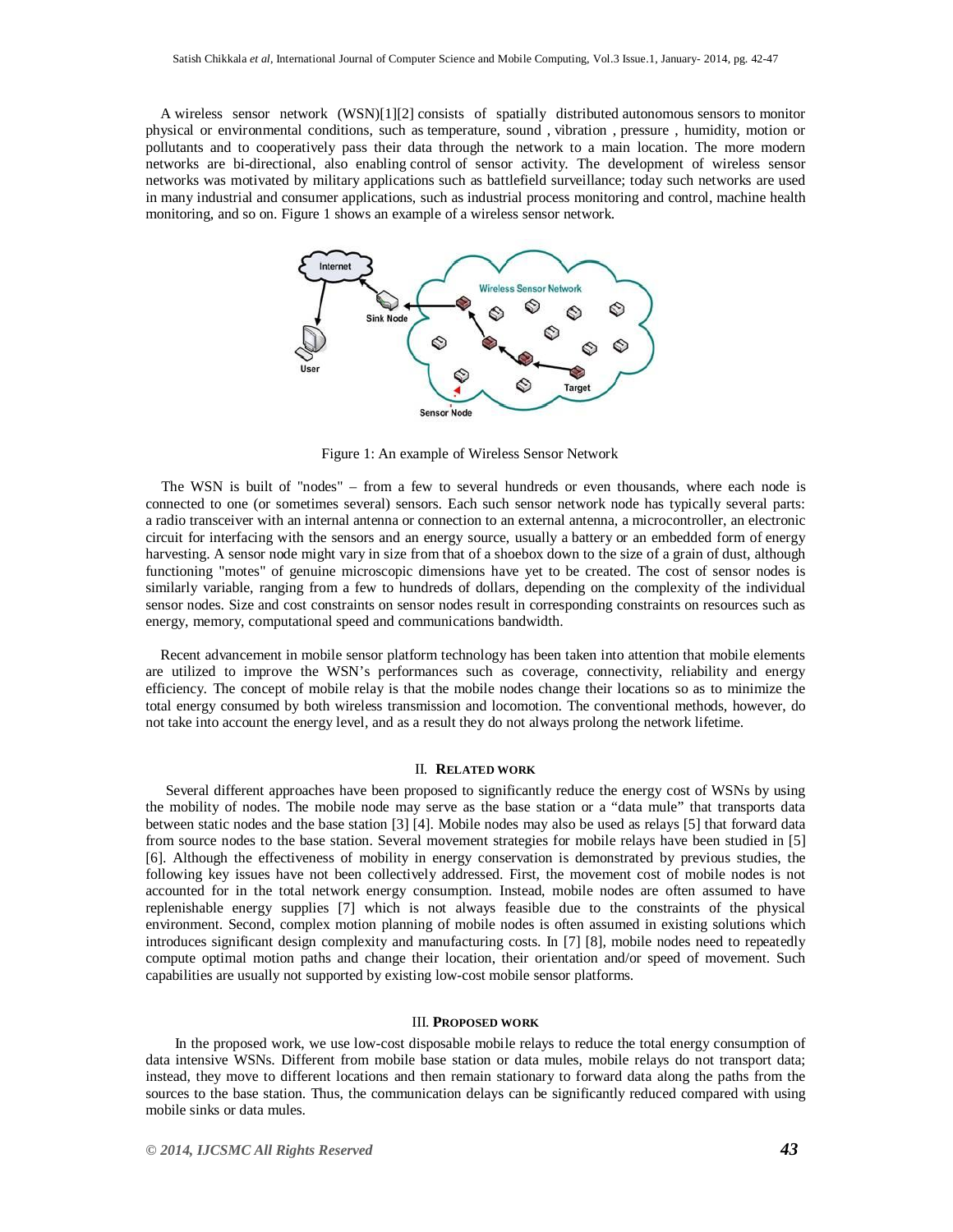#### *A. Energy Optimization Framework*

 In this section, we formulate the problem of Optimal Mobile Relay Configuration (OMRC) in data-intensive WSNs. Unlike mobile base stations and data mules, our OMRC problem considers the energy consumption of both mobility and transmission. The Optimal Mobile Relay Configuration (OMRC) problem is challenging because of the dependence of the solution on multiple factors such as the routing tree topology and the amount of data transferred through each link. For example, when transferring little data, the optimal configuration is to use only some relay nodes at their original positions.

 Assume the network consists of one source si−1, one mobile relay node si and one sink si+1. Let the original position of a node sj be oj = (pj, qj), and let uj = (xj, yj) its final position in configuration U. According to our energy models, the total transmission and movement energy cost incurred by the mobile relay node si is

 $c_i(U) = k || u_i - o_i || + am + b || u_{i+1} - u_i ||^2 m$ 

Now We need to compute a position ui for si that minimizes C<sub>i</sub>(U) assuming that  $u_{i-1} = o_{i-1}$  and  $u_{i+1} = o_{i+1}$ ; that is, node  $s_i$ 's neighbors remain at the same positions in the final configuration U. We calculate position  $u_i = (x_i,$  $y_i$ ) for node si by finding the values for  $x_i$  and  $y_i$  where the partial derivatives of the cost function  $C_i(U)$  with respect to  $x_i$  and  $y_i$  become zero. Position ui will be toward the midpoint of positions u<sub>i−1</sub> and u<sub>i+1</sub>. The partial derivatives at xi and yi, respectively are defined as follows:

$$
\delta C_i(U)
$$
\n
$$
1 - 2bm(x_{i+1} - x_i) + 2bm(x_i - x_{i-1})
$$
\n
$$
\delta x_i
$$
\n
$$
(x_i - p_i)
$$
\n
$$
+ k \frac{(x_i - p_i)}{\sqrt{(x_i - p_i)^2 + (y_i - q_i)^2}}
$$
\n
$$
\delta C_i(U)
$$
\n
$$
1 - 2bm(y_{i+1} - y_i) + 2bm(y_i - y_{i-1})
$$
\n
$$
\delta y_i
$$
\n
$$
(y_i - q_i)
$$
\n
$$
+ k \frac{(x_i - p_i)^2 + (y_i - q_i)^2}{\sqrt{(x_i - p_i)^2 + (y_i - q_i)^2}}
$$

#### *B. Static Tree Construction*

 We construct the tree for our starting configuration using a shortest path strategy. We first define a weight function w specific to our communication energy model. For each pair of nodes  $s_i$  and  $s_j$  in the network, we define the weight of edge  $s_i s_j$  as:  $w(s_i, s_j) = a + b ||oi - aj||^2$  where  $o_i$  and  $o_j$  are the original positions of nodes  $s_i$ and s<sub>i</sub> and a and b are the energy parameters. We observe that using this weight function, the optimal tree in a static environment coincides with the shortest path tree rooted at the sink. So we apply Dijkstra's shortest path algorithm starting at the sink to all the source nodes to obtain our initial topology.

 We improve the routing tree by greedily adding nodes to the routing tree exploiting the mobility of the inserted nodes. For each node  $s_{\text{out}}$  that is not in the tree and each tree edge  $s_i s_j$ , we compute the reduction (or increase) in the total cost along with the optimal position of  $s_{out}$  if  $s_{out}$  joins the tree such that data is routed from  $s_i$  to  $s_{0}$  instead of directly from  $s_i$  to  $s_j$  using the LocalPos algorithm described in algorithm 1. We repeatedly insert the outside node with the highest reduction value modifying the topology to include the selected node at its optimal position, though the node will not actually move until the completion of the tree optimization phase. After each node insertion occurs, we compute the reduction in total cost and optimal position for each remaining outside node for the two newly added edges (and remove this information for the edge that no longer exists in the tree). At the end of this step, the topology of the routing tree is fixed and its mobile nodes can start the tree optimization phase to relocate to their optimal positions.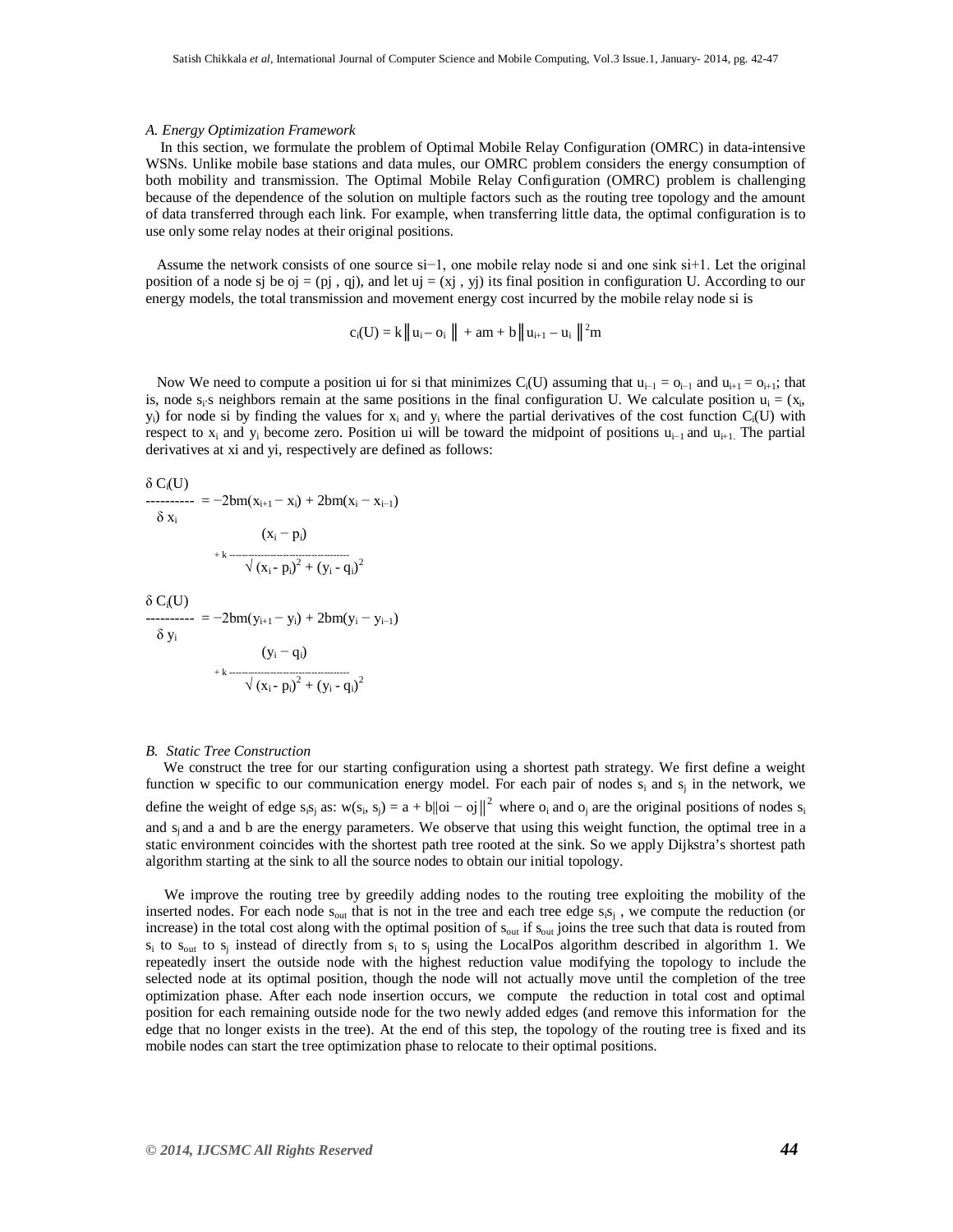# **Algorithm 1**  $function$  LOCALPOS( $o_i$ ,  $u_i$ ,  $u_{i-1}$ ,  $u_{i+1}$ )

 ⊳ *Consider case* si *moves right* valid ← FALSE;<br>1  $xi \leftarrow \overline{2}$  (xi-1 + xi+1) – Yi; **if**  $xi > pi$  **then**  valid ← TRUE;  **else** ⊳ *Consider case* si *moves left* т  $xi \leftarrow \overline{2} (xi-1 + xi+1) + Yi;$ **if** xi < pi **then** valid ← TRUE; **end if end if** ⊳ *Record if new position is different from previous one*  **if** valid **then** yi ← (xi−1+xi+1−2pi) ----------------------- (xi − pi) + qi; (yi−1+yi+1−2qi)  $u' = (xi, yi);$ **if**  $||u'i - ui||$  > threshold **then return** (u<sub>i</sub>, TRUE); **end if end if** ⊳ *not beneficial to move, stay at original position*  $return (o_i, FALSE);$  **end function**

## *C. Tree Optimization Algorithm*

 In this section, we consider the subproblem of finding the optimal positions of relay nodes for a routing tree given that the topology is fixed. We assume the topology is a directed tree in which the leaves are sources and the root is the sink. We also assume that separate messages cannot be compressed or merged; that is, if two distinct messages of lengths  $m_1$  and  $m_2$  use the same link  $(s_i, s_j)$  on the path from a source to a sink, the total number of bits that must traverse link  $(s_i, s_j)$  is  $m_1 + m_2$ . Let the network consists of multiple sources, one relay node and one sink such that data is transmitted from each source to the relay node and then to the sink. We modify our solution as follows. Let  $s_i$  be the mobile relay node,  $S(s_i)$  the set of source nodes transmitting to si and sdi the sink collecting nodes from si. The cost incurred by  $s_i$  in this configuration U is:

 $ci(U) = k \parallel ui - ci \parallel + ami + bmi \parallel ud - ui \parallel^2$ 

Now we obtain the following positions:

$$
x = p_i + \frac{-Bx(\sqrt{p}B^2x + B^2y \pm k)}{A\sqrt{p}B^2x + B^2y}
$$
  
\n
$$
-By(\sqrt{p}B^2x + B^2y \pm k)
$$
  
\n
$$
y_i = q_i + \frac{Bxy + B^2y \pm k}{A\sqrt{p}B^2x + B^2y}
$$

Where

 $A = mi + \sum ml$  $s \overline{l} \in S(si)$ 

 $Bx = mixd + \sum mlxl + Api$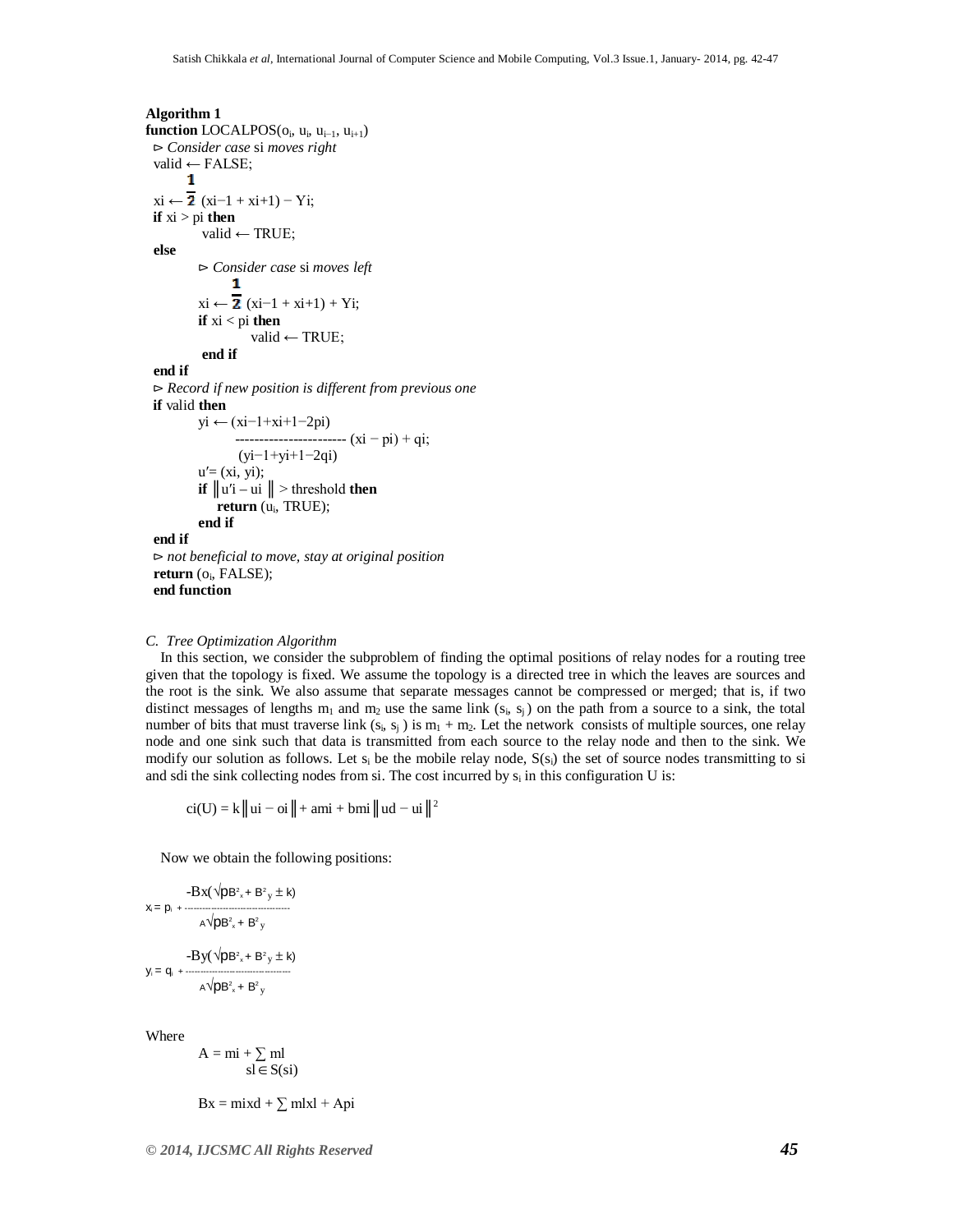$sl \in S(si)$  $By = miyd + \sum mlyl + Aqi$  $sl \in S(si)$ 

We note that these values correspond to two candidate points moving in each direction (left/right). The optimal position is the valid value yielding the minimum cost.

 Our algorithm starts by an odd/even labeling step followed by a weighting step. To obtain consistent labels for nodes, we start the labeling process from the root using a breadth first traversal of the tree. The root gets labeled as even. Each of its children gets labeled as odd. Each subsequent child is then given the opposite label of its parent. We define mi, the weight of a node s<sup>i</sup> , to be the sum of message lengths over all paths passing through  $s_i$ . This computation starts from the sources or leaves of our routing tree. Initially, we know  $m_i = M_i$  for each source leaf node si. For each intermediate node si, we compute its weight as the sum of the weights of its children. Once each node gets a weight and a label, we start our iterative scheme. In odd iterations j, the algorithm computes a position uj i for each odd-labeled node si that minimizes Ci(Uj) assuming that uj i−1 = uj−1i−1 and uji+1 = uj−1i+1 ; that is, node si's even numbered neighboring nodes remain in place in configuration Uj . In even-numbered iterations, the controller does the same for even-labeled nodes. The algorithm behaves this way because the optimization of  $u_i^j$  requires a fixed location for the child nodes and the parent of  $s_i$ . By alternating between optimizing for odd and even labeled nodes, the algorithm guarantees that the node  $s_i$  is always making progress towards the optimal position  $u_i$ . Our iterative algorithm is shown in algorithm 2.

#### **Algorithm 2**

```
procedure OPTIMALPOSITIONS(U0
)
   converged ← false;
  j \leftarrow 0; repeat
        anymove ← false;
        i \leftarrow i + 1;
        ⊳ Start an even iteration followed by an odd iteration
        for idx = 2 to 3 do
          for i = i dx to n by 2 do
                 (uji, moved) ← LOCALPOS(oi, S(si), sdi);
                 anymove ← anymove OR moved
                 end for
        end for
        converged ← NOT anymove
   until converged
end procedure
```
 Figure 2 shows an example of an optimal configuration for a simple tree with one source node. Nodes start at configuration  $U^0$ . In the first iteration, odd nodes (s<sub>3</sub> and s<sub>5</sub>) moved to their new positions ( $u^1_3$ ,  $u^1_5$ ) computed based on the current location of their (even) neighbors ( $u^0$ ,  $u^0$ <sub>4</sub>,  $u^0$ <sub>6</sub>). In the second iteration, only even nodes (s<sub>2</sub>) and s<sub>4</sub>) moved to their new positions ( $u^2$ ,  $u^2$ <sub>4</sub>) computed based on the current location of their (odd) neighbors  $(u<sup>1</sup>, u<sup>1</sup><sub>3</sub>, u<sup>1</sup><sub>5</sub>)$ . Since s<sub>3</sub> and s<sub>5</sub> did not move, their position at the end of this iteration remains the same, so  $u<sup>1</sup><sub>3</sub>=$  $u_3^2$  and  $u_5^1 = u_5^2$ . In this example, nodes did two more sets of iterations, and finally converged to the optimal solution shown by configuration U<sup>6</sup>. Even though configurations change with every iteration, nodes only move after the final positions have been computed. So each node follows a straight line to its final destination. As the data size increases, nodes in the optimal configuration get more evenly spaced. In fact, in any given configuration, the maximum distance travelled by a node is bounded by the distance between its starting position and its final position in the evenly spaced configuration.